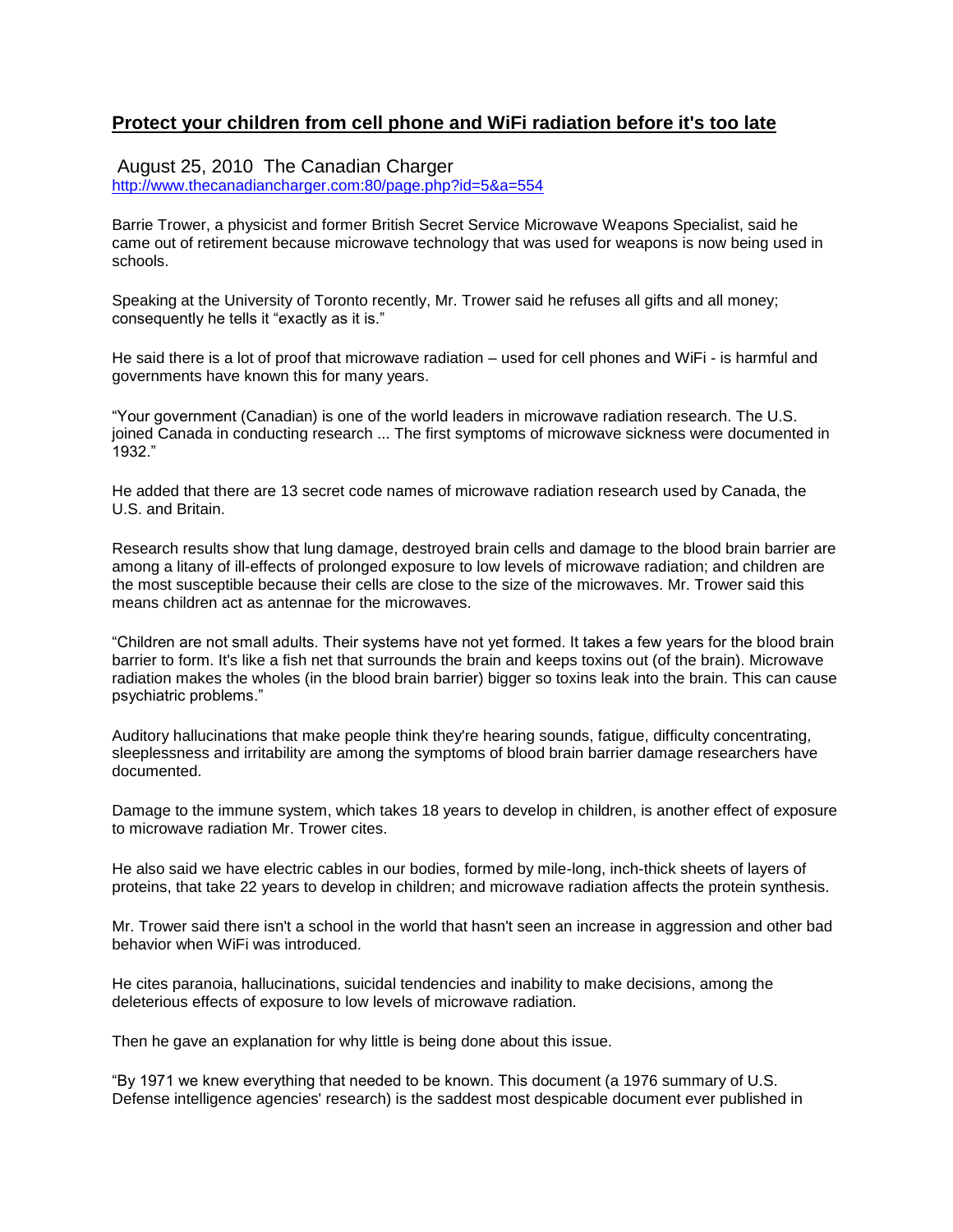history. Lack of concentration, menstrual disorders, headaches and irritability are some of the effects of exposure to microwaves, listed in this document," Mr. Trower said, followed by this statement: 'This should be kept secret to preserve industrial profit.' "

He added that as far back as the 1950's profit was deemed what needed protection, not people's health.

"In the 1950's researchers conducted experiments on the effects of microwave radiation. Their report contained this statement: 'If this paper becomes known around the world, it will threaten military and commercial investments.'"

Remarkably, the European Parliament has decided that it can't even trust the World Health Organization's (WHO) guidelines for acceptable levels of microwave radiation.

Mr. Trower said the European Parliament wrote to its 27 countries urging them to ignore WHO guidelines and set exposure limits at lower levels. And what was the WHO's response?

"The WHO said they will not comment on microwave radiation effects on people until 2015, when it will be able to establish effects on human beings. They are watching people to see how many will become sick. We're being experimented upon."

He added that the WHO only began studying microwave radiation effects on children in 2009 and it said it won't be able to comment until 2020.

Meanwhile, Mr. Trower said Russia is banning any children under 18 from microwave exposure, when possible, and Britain said children under 12 should have no microwave radiation exposure at all.

This is in the wake of reports made to the British parliament detailing the cases of 11 children under 11 years old who have leukemia. Mr. Trower said this is how the government responded:

"The minister said we're within international guidelines and sat down. This happened four times."

However, as a result of research that documents the harmful effects of microwave radiation on fetuses, the British government said that pregnant women must not be exposed to microwave radiation.

"The head of the fetus has multiple connections going on in the brain of the fetus. Microwave radiation gives the fetus an innumerable amount of electrical shocks. This can cause brain blood barrier damage that can result in severe psychiatric disorders later in life."

And this is but one of a number of risks to fetus development microwave radiation causes.

"It's a serious thing, even low levels of microwave radiation," Mr. Trower said. "It affects ovarian follicles and eggs. It can damage genes and eggs and the damage is irreparable. Generations will carry genetic defects. It's threatening the health of future generations, so it must never be put in schools."

He said there is no known safe level of microwave radiation for a child. "No scientist in the world has published a safe level for a child."

----------------------------------------------------------------------------------------------------